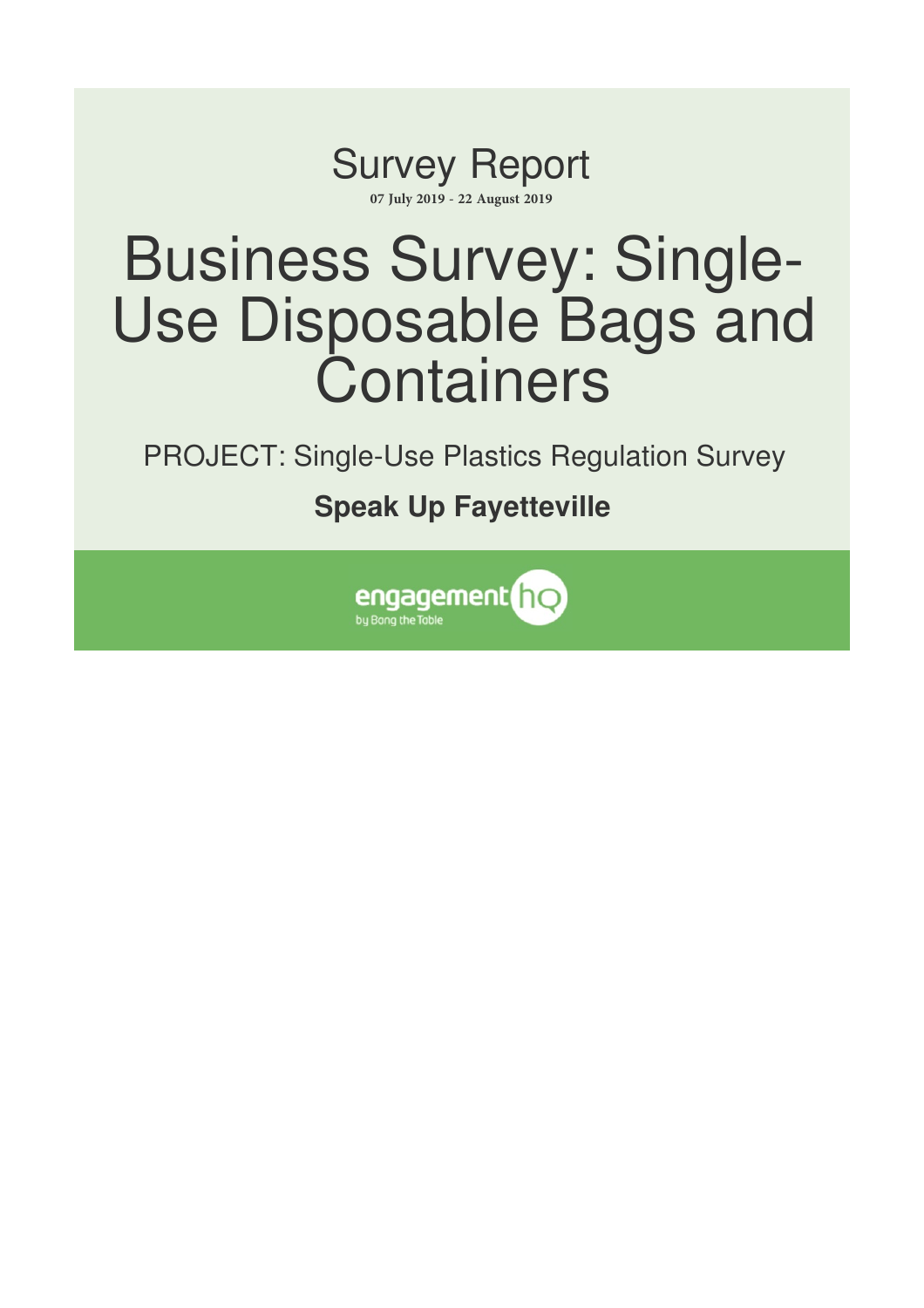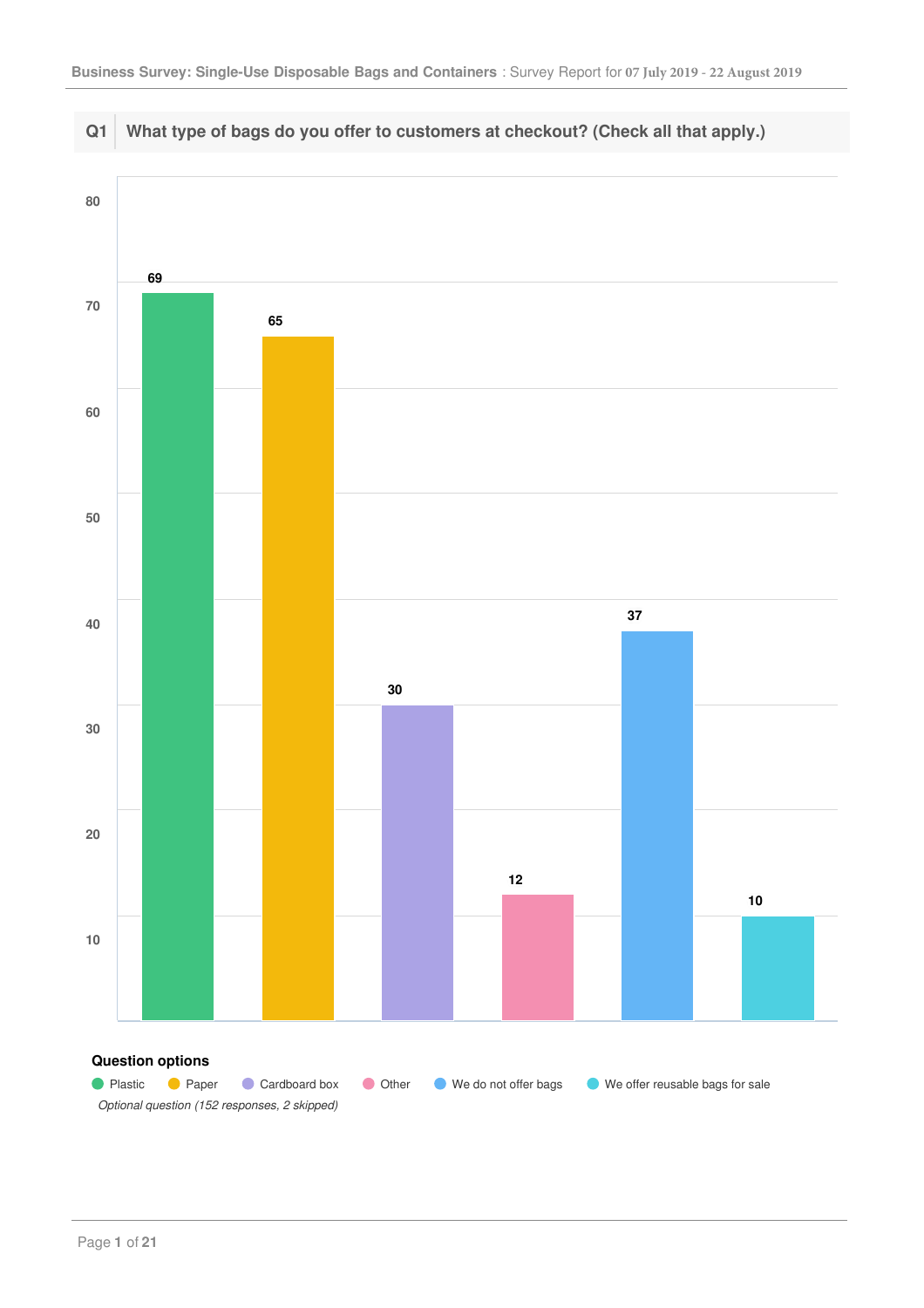**Q2 Do you offer customers a discount or other incentive for bringing their own reusable bags?**



### **Question options**

● Yes ● No *Optional question (111 responses, 43 skipped)*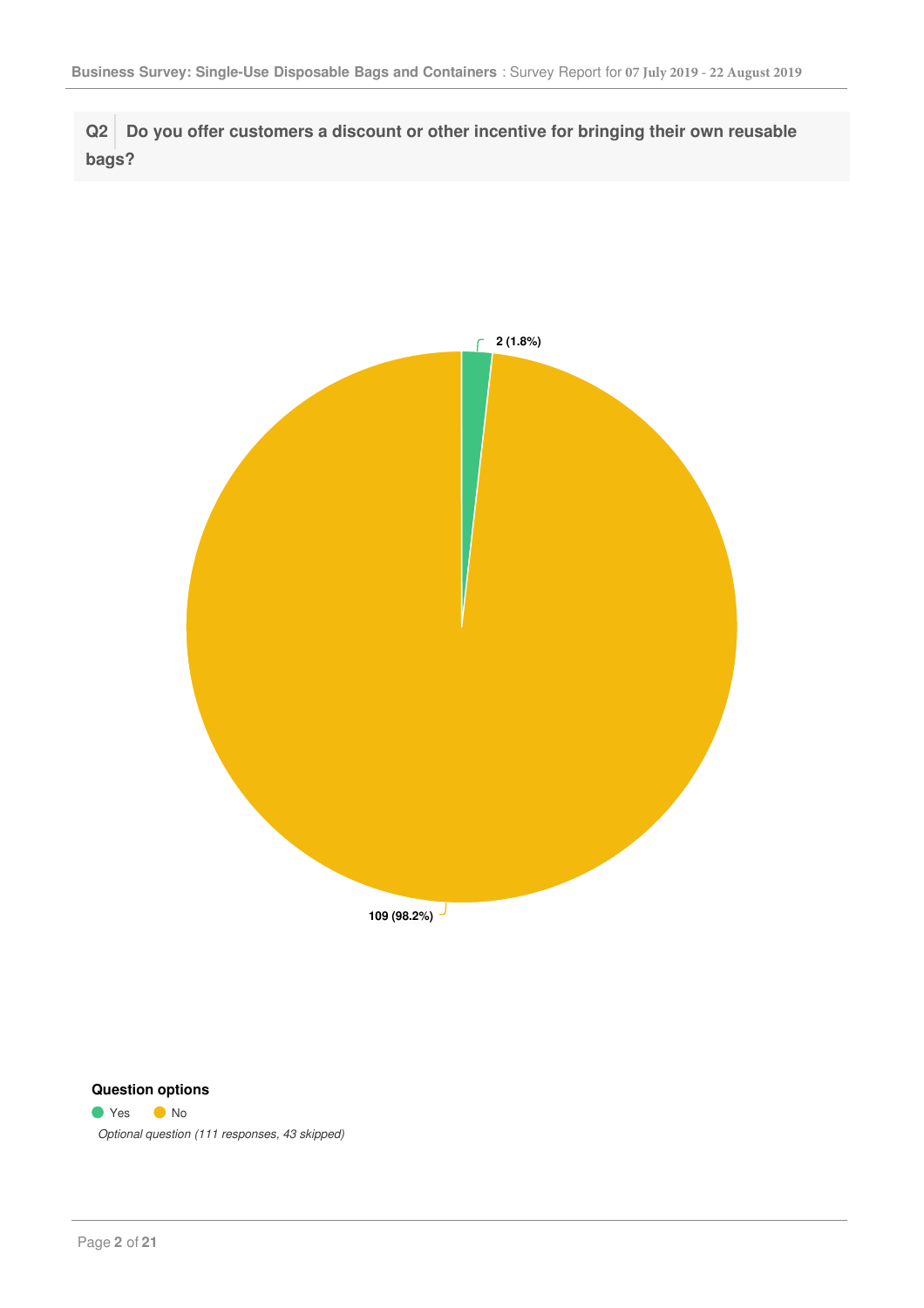**Q3 If yes, please describe.**

Anonymous

5 cent donation to NWA Food Bank

7/15/2019 08:41 AM

**Optional question** (1 responses, 153 skipped)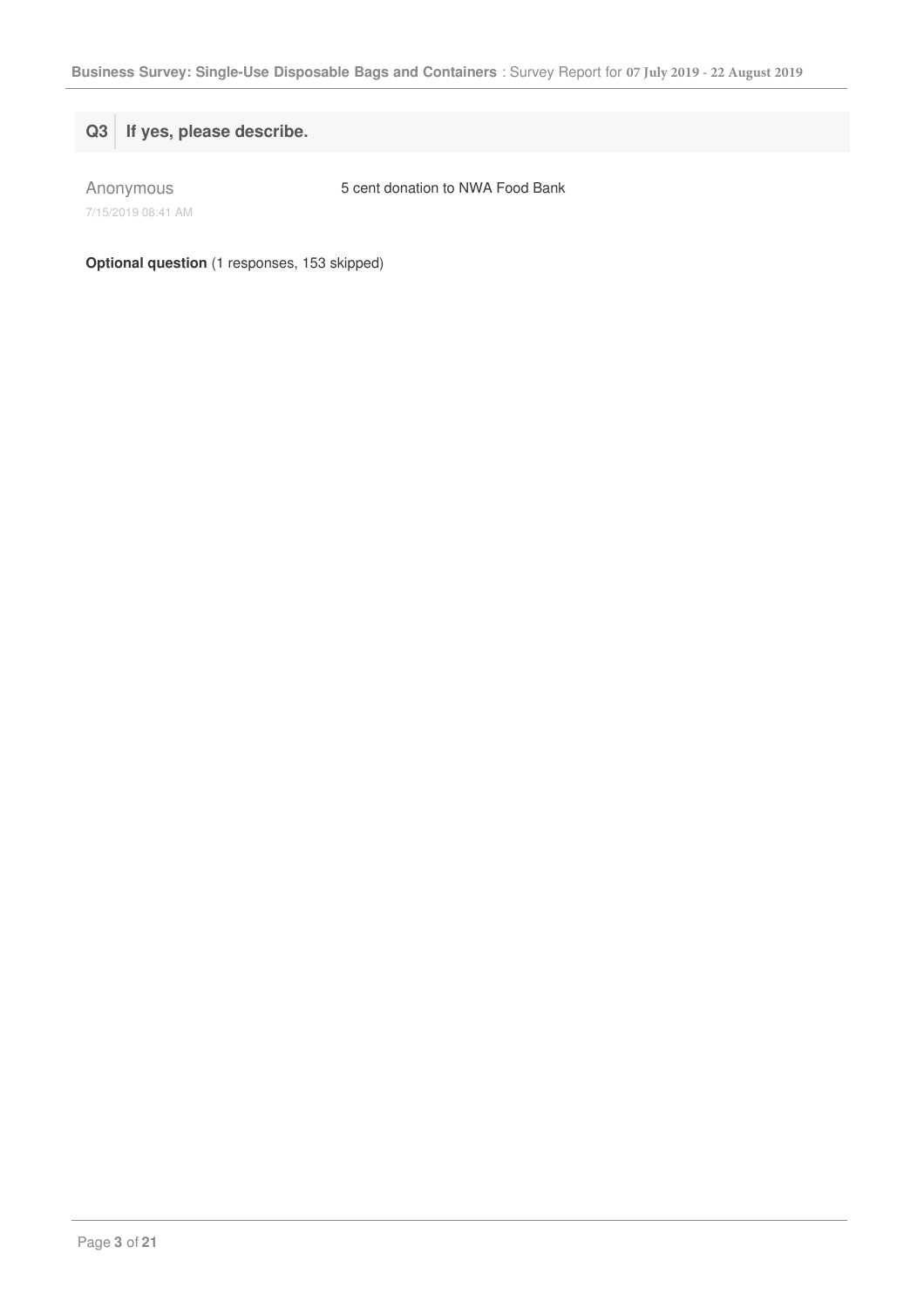**Q4 Do you currently charge customers a bag fee at checkout?**



#### **Question options**

# ● Yes ● No

*Optional question (114 responses, 40 skipped)*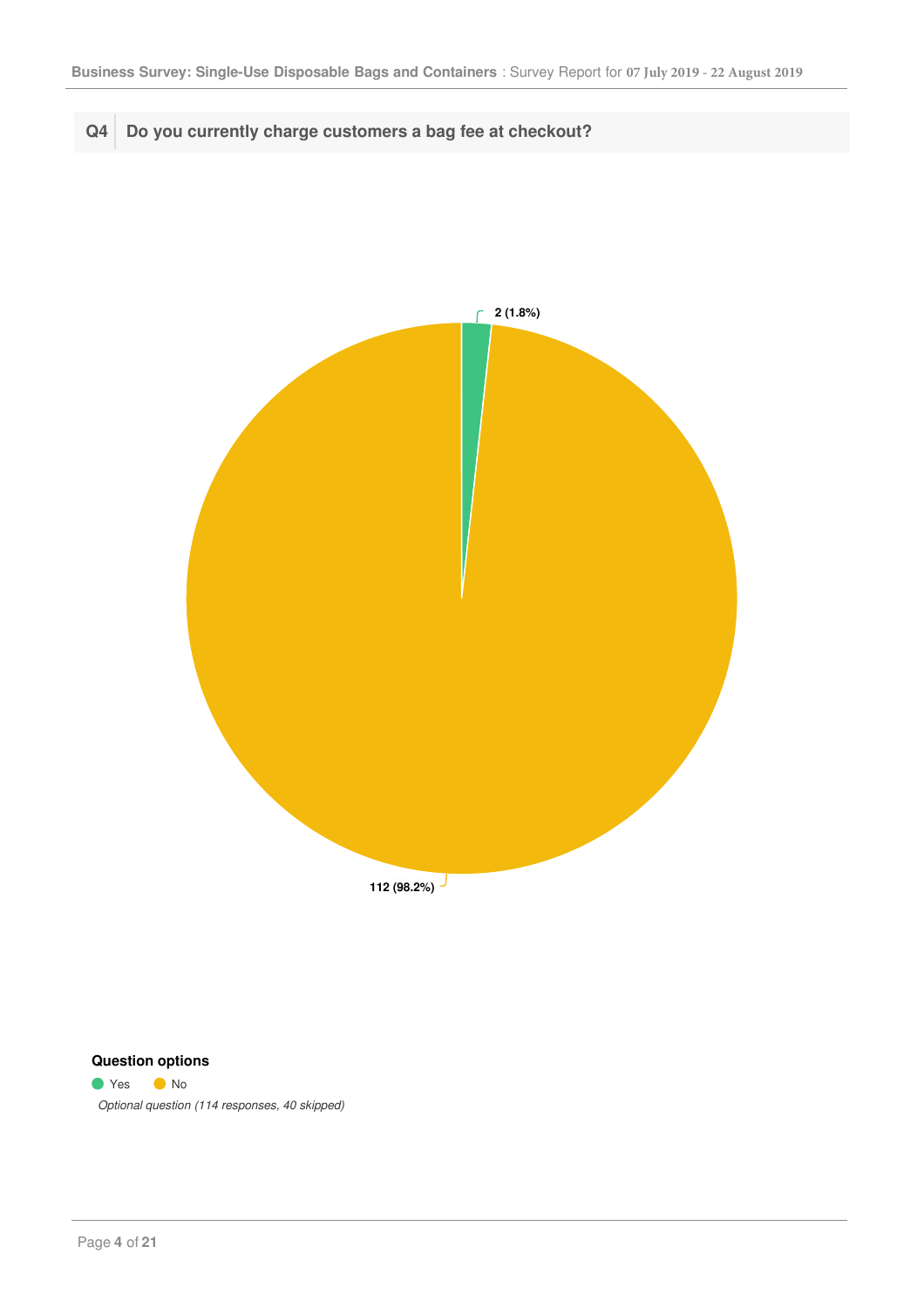| Q5 | If yes, how much?               |     |
|----|---------------------------------|-----|
|    | Anonymous<br>7/23/2019 09:53 AM | .50 |
|    | Anonymous                       | .15 |
|    | 8/11/2019 09:12 AM              |     |

**Optional question** (2 responses, 152 skipped)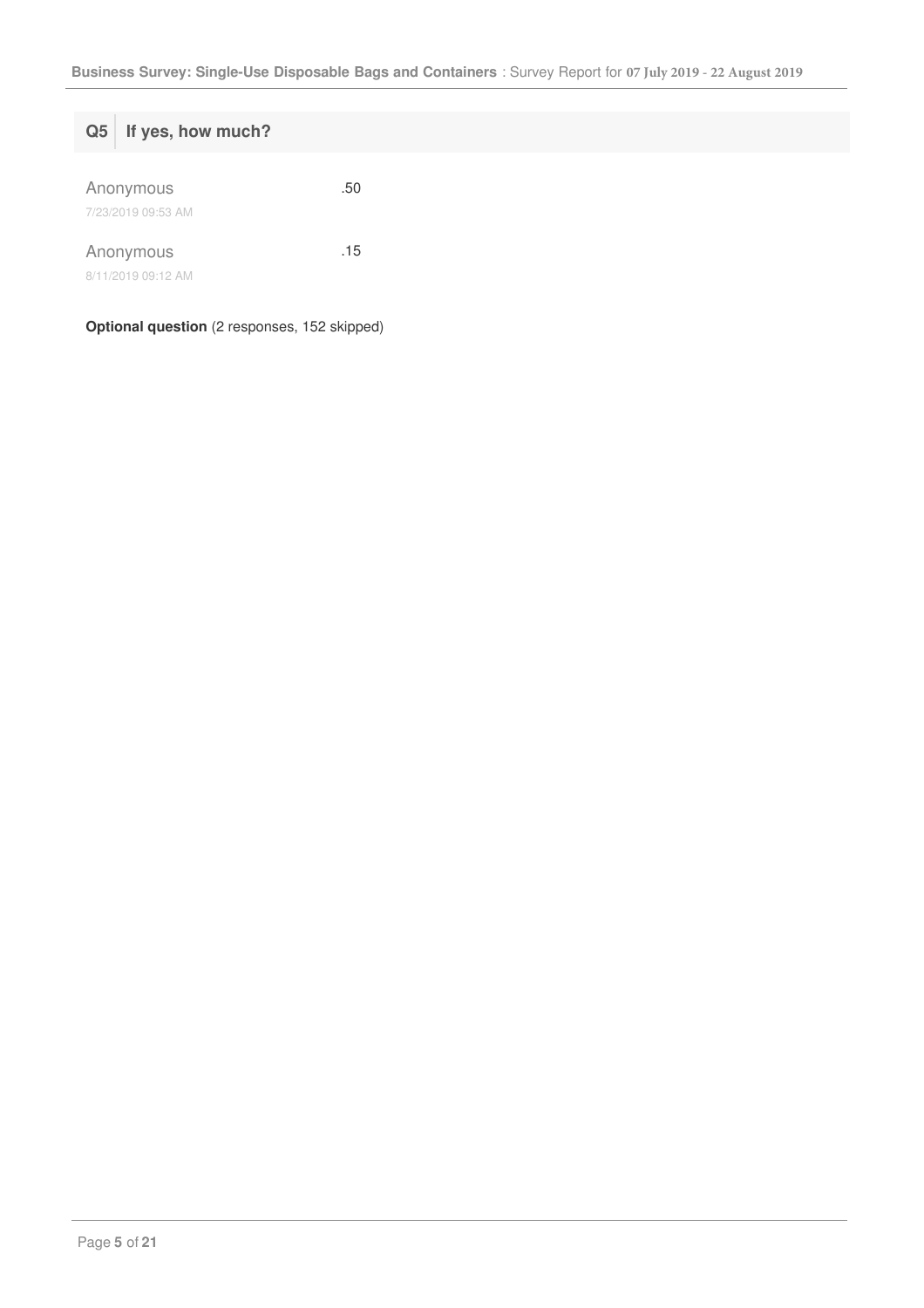**Q6 Do you have a take-back program for recycling single-use plastic bags?**



#### **Question options**

● Yes ● No *Optional question (150 responses, 4 skipped)*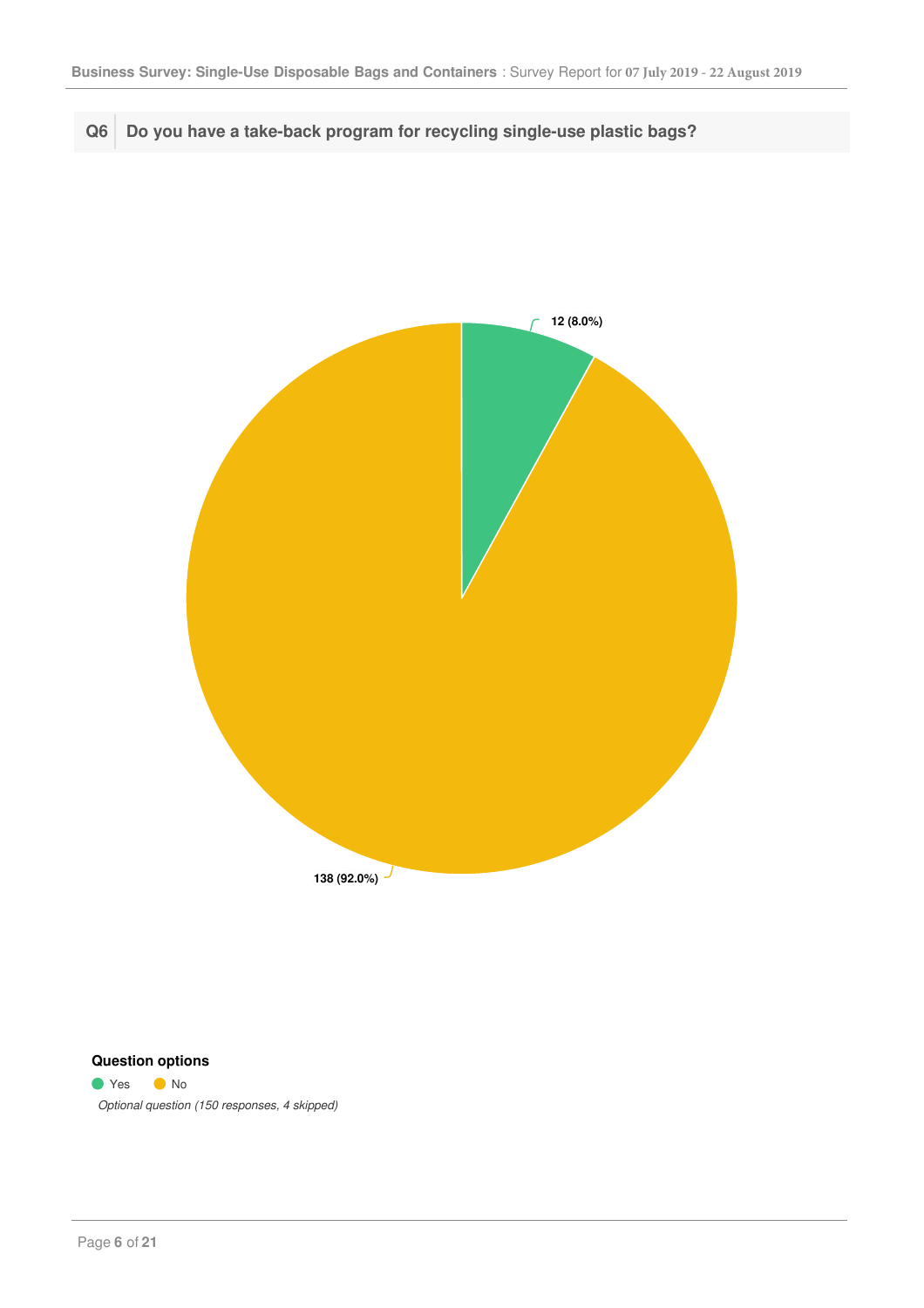**Q7 The City of Fayetteville is interested in reducing litter and waste generated from disposable bags. What programs or policies do you support in furthering this effort? (Check all that apply.)**



#### **Question options**

Citywide ban on plastic bags

Checkout fee of 5 or 10 cents for each diisposable paper or plastic bag used (retailer keeps a portion of the fee)

Additional drop-off locations for plastic bag recycling Greater customer access to reusable bags Other *Optional question (150 responses, 4 skipped)*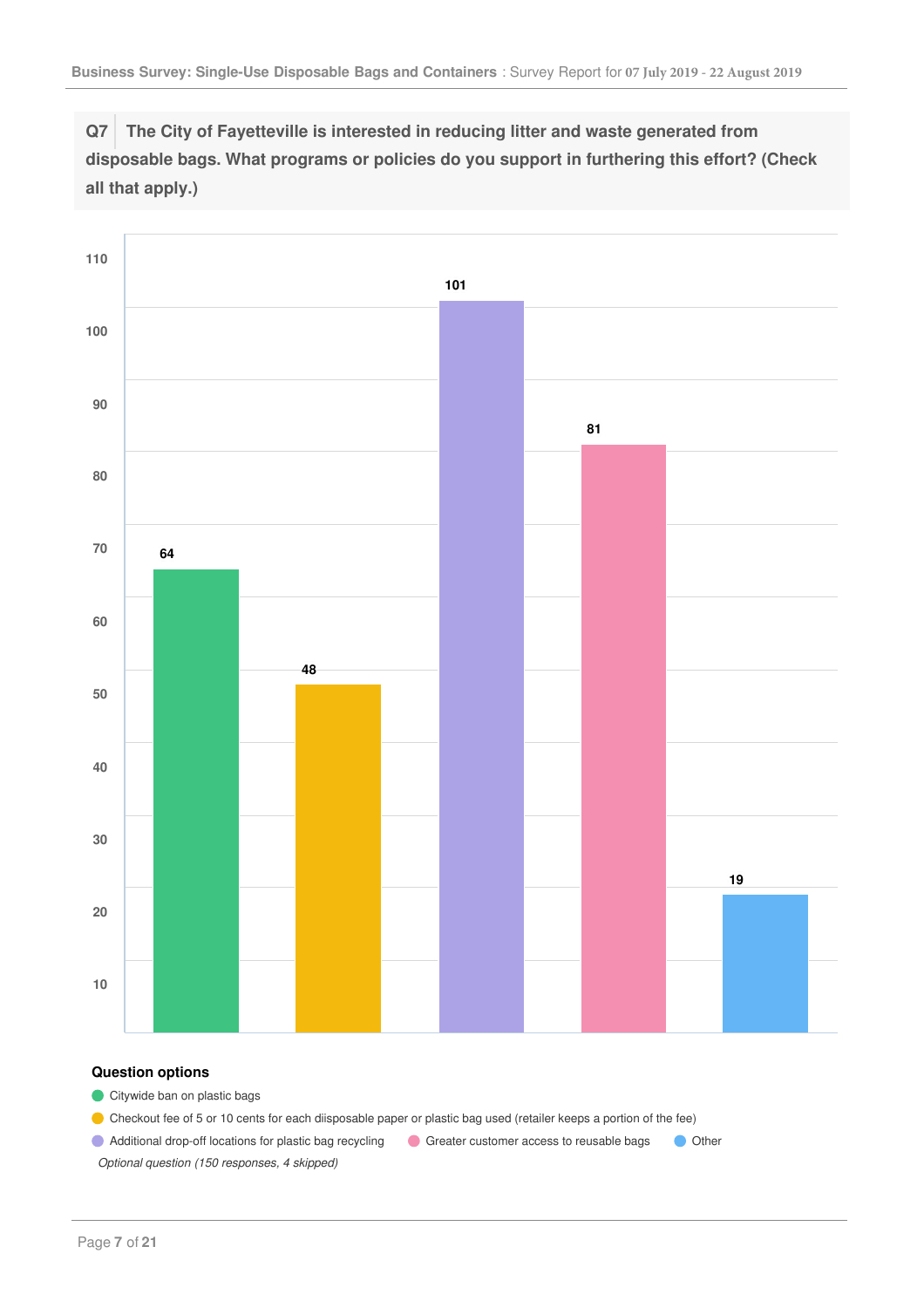#### **Q8 Please specify**

Anonymous 7/08/2019 07:54 PM

Anonymous 7/17/2019 07:46 AM

Anonymous 7/23/2019 08:08 AM

Anonymous 7/23/2019 05:19 PM

Anonymous 7/24/2019 05:58 AM

Anonymous 7/25/2019 11:17 AM

Anonymous 7/29/2019 04:09 PM

Anonymous 8/06/2019 05:47 PM

Anonymous 8/08/2019 08:31 PM

Anonymous 8/09/2019 03:10 PM

Anonymous 8/09/2019 03:18 PM

Anonymous 8/10/2019 07:13 AM

Anonymous 8/10/2019 12:14 PM

Anonymous 8/11/2019 05:06 AM

Anonymous 8/18/2019 06:37 AM Leave us alone!!!

for business it comes down to cost. plastic and stryo is cheaper by more than 100%. with rising costs i.e. min wage, shortage of workers, extra cost should be avoided.

I read that banning plastic bags in CA led to more paper bag use, and that paper bags are a bigger environmental drain than plastic in some ways. Seems like getting people to bring their own reusable bag is the best goal. I've been exploring switching all of my products to green sustainable products, but every product that I found was, in every case at least triple the cost of what I use now. At this time it's just not cost efficient, and if I raise my prices ppl complain

I use compostable bags but the cost to a business is HUGE compared to plastic. a return for businesses to help cover costs would help. My bags are \$.23 each, a plastic bag is about \$.05.

1. I think we need to figure out how to recycle they stuff that the UOFA is having trouble with before we take on more recycling rules.

Anything to reduce plastic usage!

#### None

Leave it alone

Make recycling single stream and offer it at all businesses and multi family apartments. This ban is dumb.

City needs to expand what they can recycle from residents and businesses alike. City cannot take all recyclables as it stands. Once again, get the government involved and it will screw it up worse and have a bigger problem. Ban single use plastic bags. Offer paper bags.

Positive incentive (credits?) for businesses to reduce plastic usage

Please do not BAN plastic bags. Customers purchase less when they run out of space to carry things. Sales will be less for customers who have already filled their reusable bags.

bag fees are a hidden TAX. bans are showing legislators feel they have superior intelligence over the common man.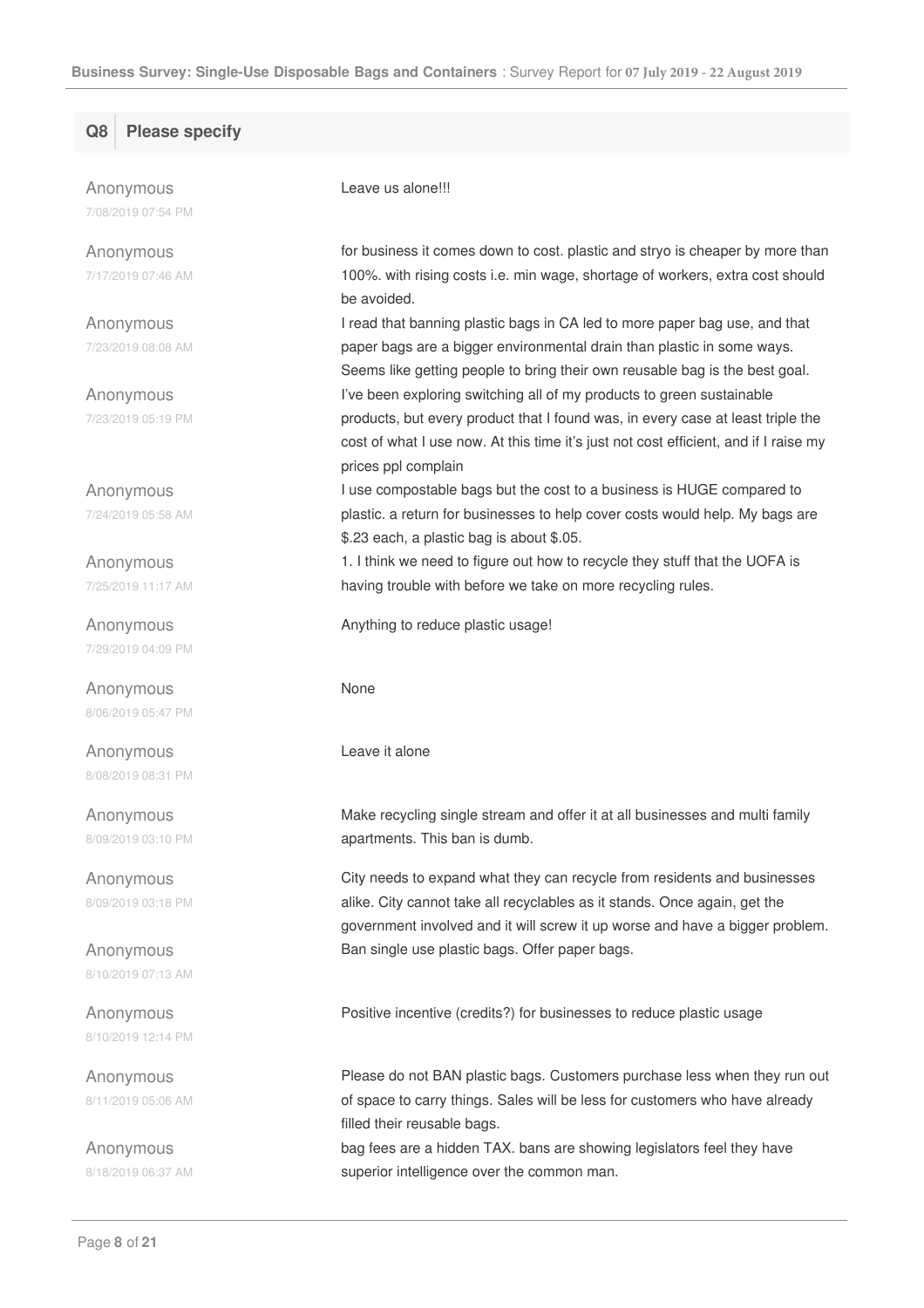## **Business Survey: Single-Use Disposable Bags and Containers** : Survey Report for **07 July 2019 - 22 August 2019**

| Anonymous          | none                                               |
|--------------------|----------------------------------------------------|
| 8/18/2019 07:09 PM |                                                    |
|                    |                                                    |
| Anonymous          | none. this survey is biased beyond belief          |
| 8/18/2019 07:15 PM |                                                    |
|                    |                                                    |
| Anonymous          | N/A. this is a stupid survey made by stupid people |
| 8/18/2019 07:18 PM |                                                    |
|                    |                                                    |

**Optional question** (18 responses, 136 skipped)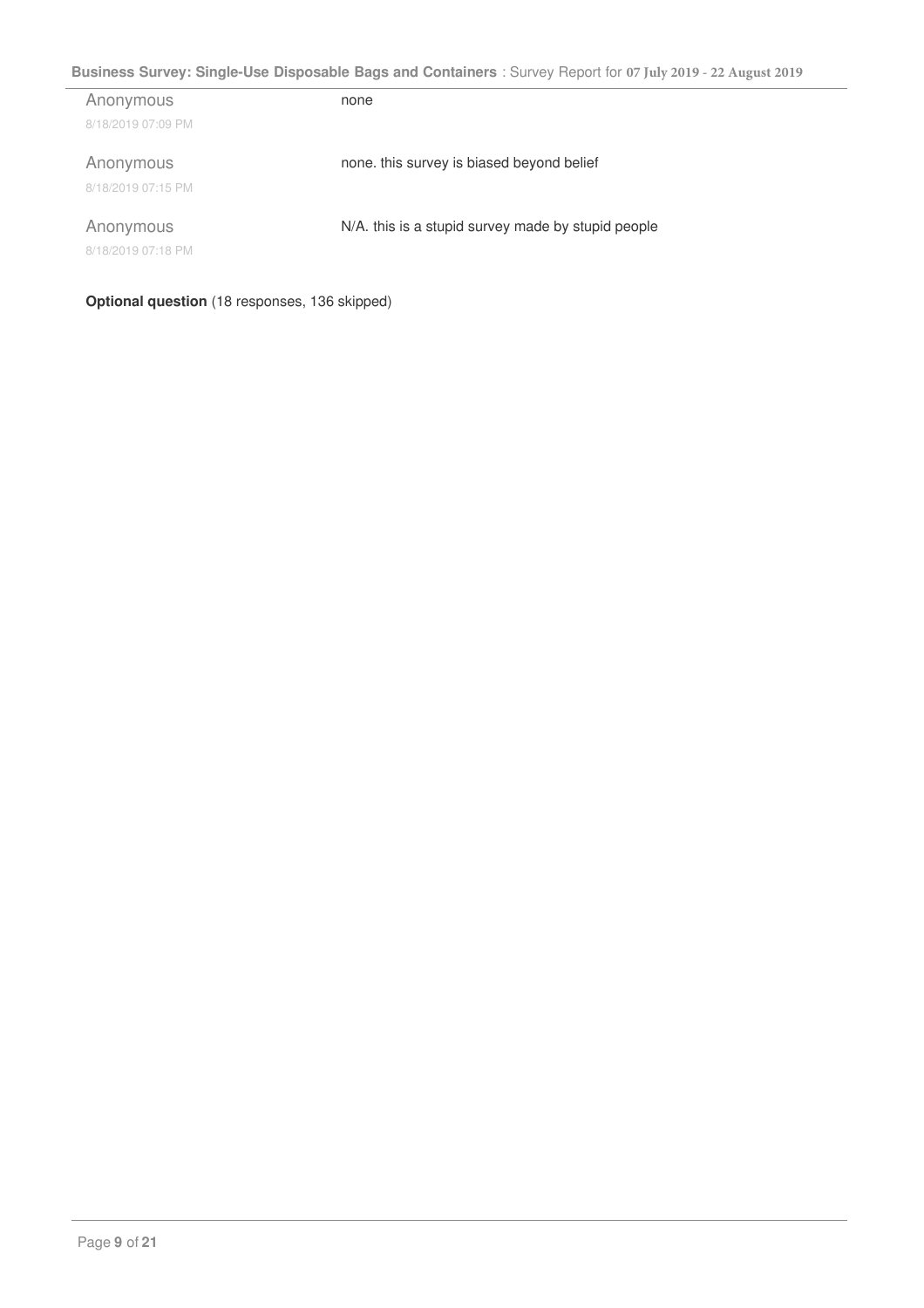**Q9 How many employees does your business have?**



#### **Question options**

**C** Less than 5 **C** 5 - 20 **C** 21 - 100 **C** More than 100 *Optional question (154 responses, 0 skipped)*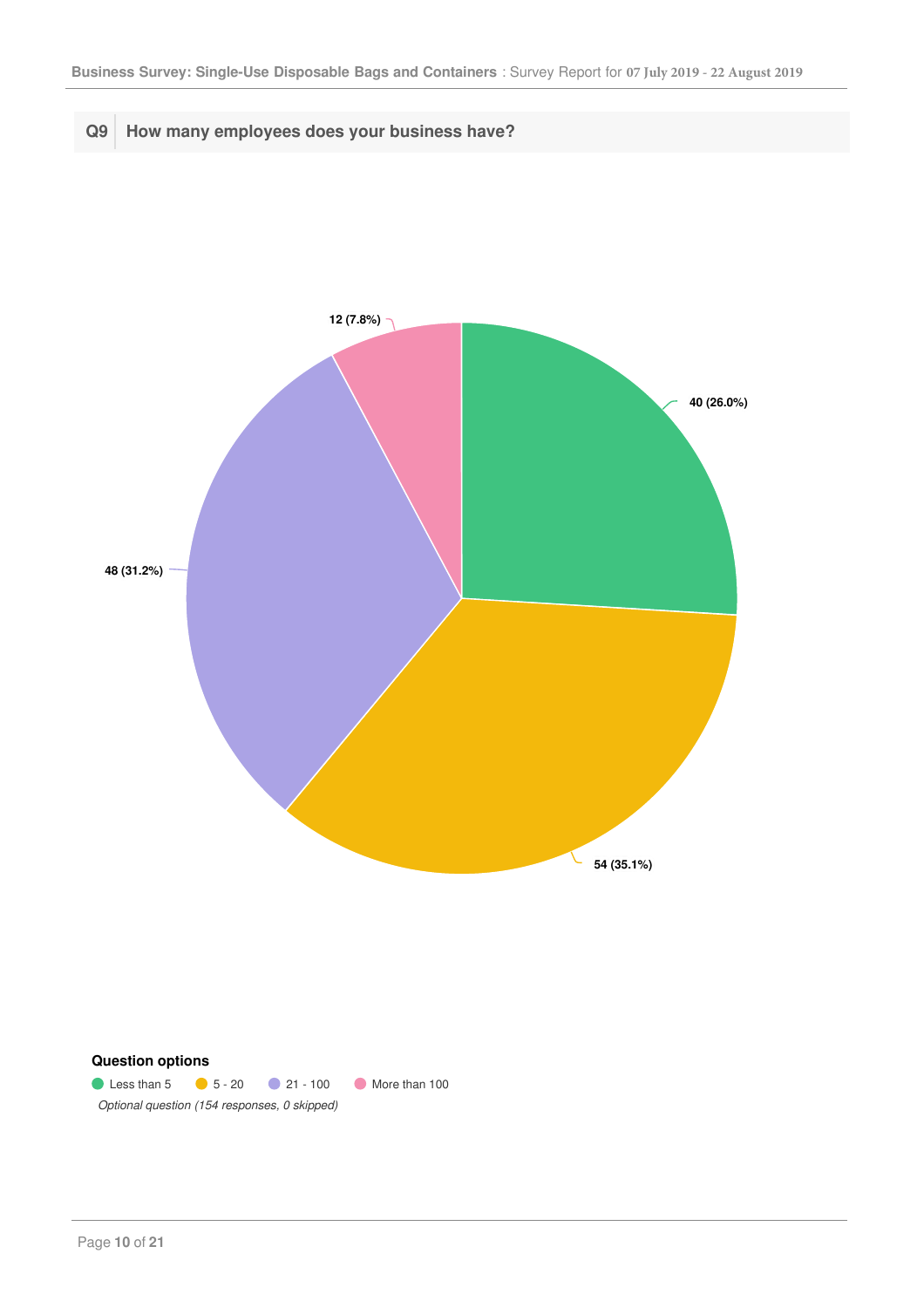

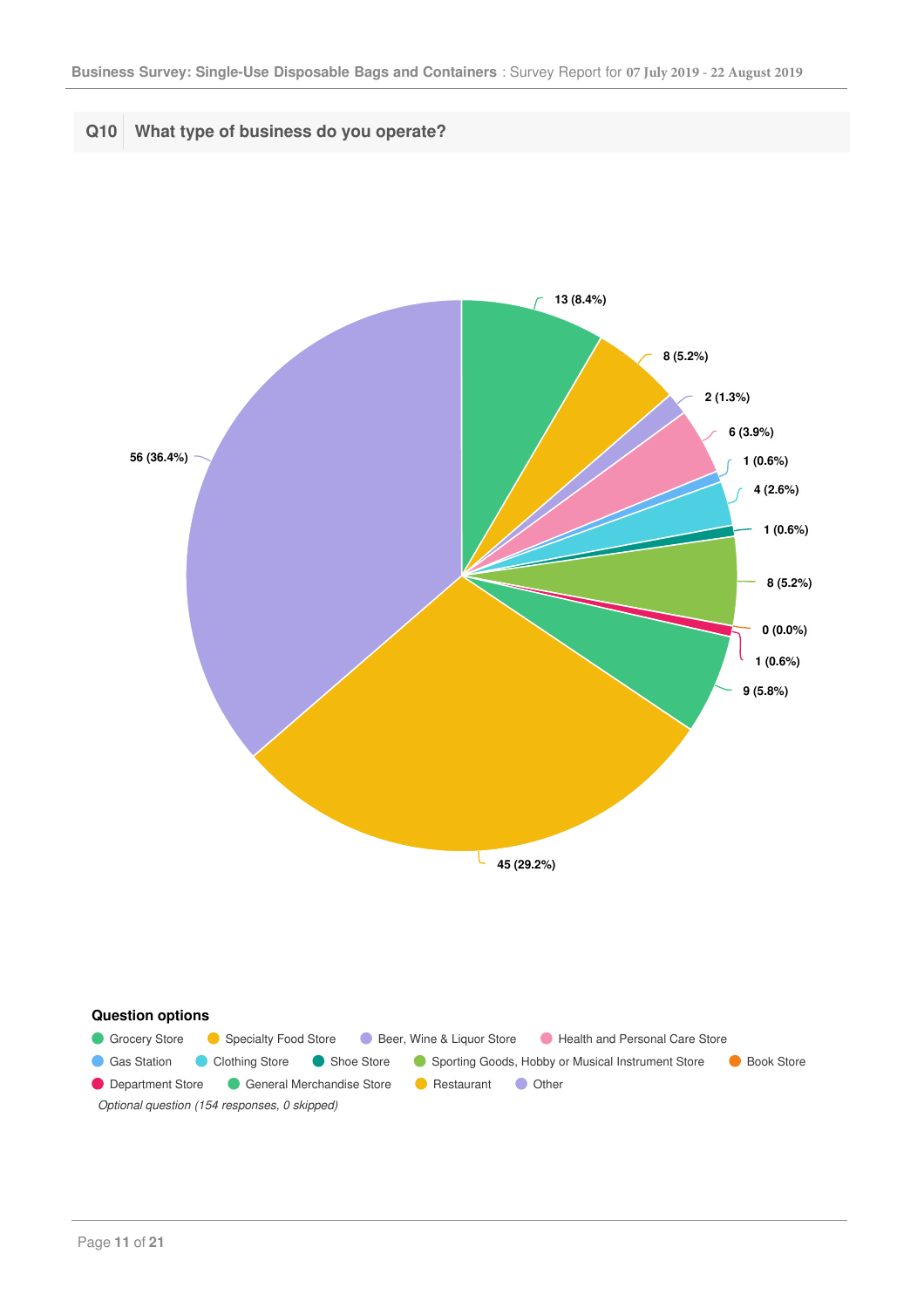



#### **Question options**

● Yes ● No *Optional question (150 responses, 4 skipped)*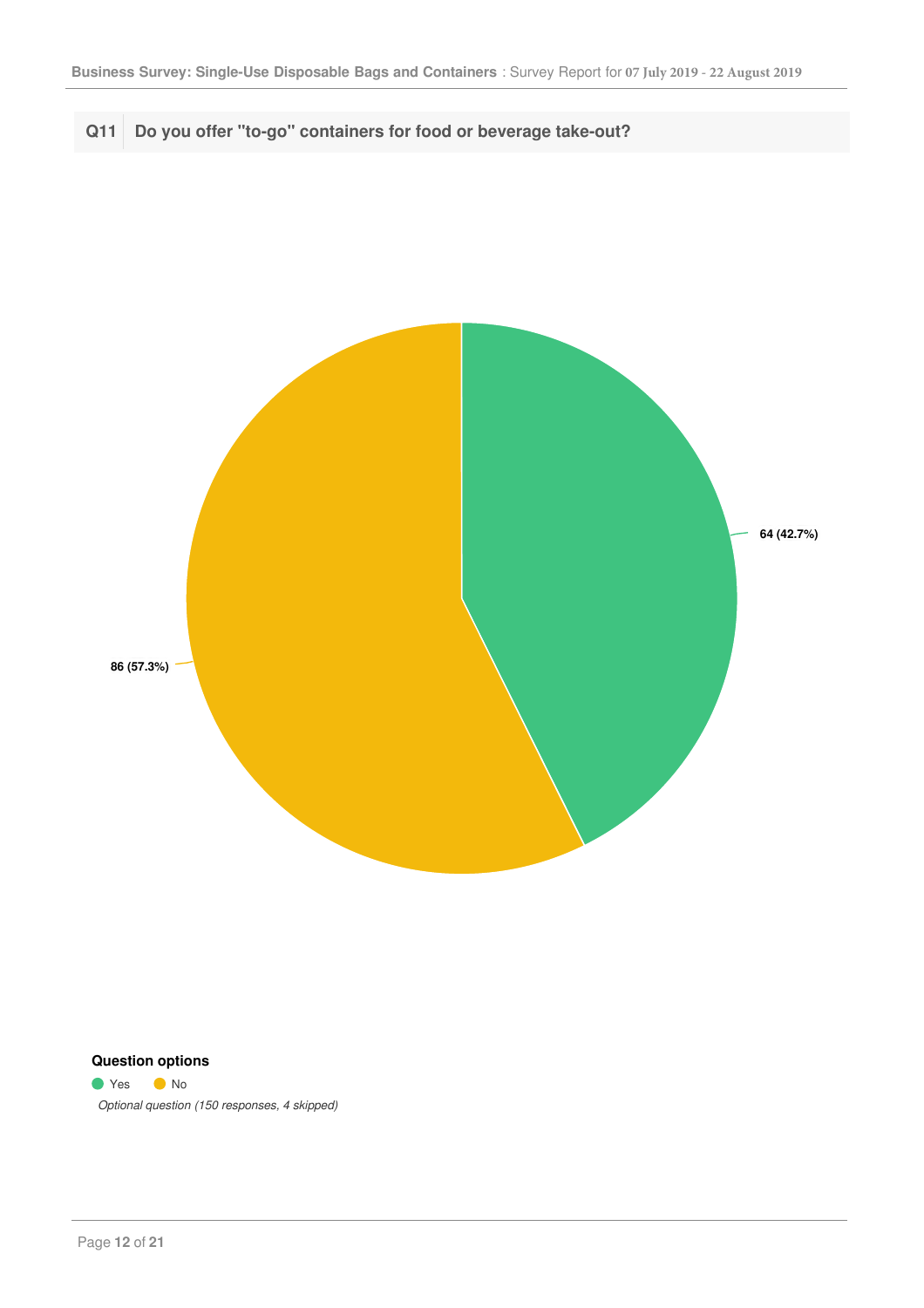



#### Page **13** of **21**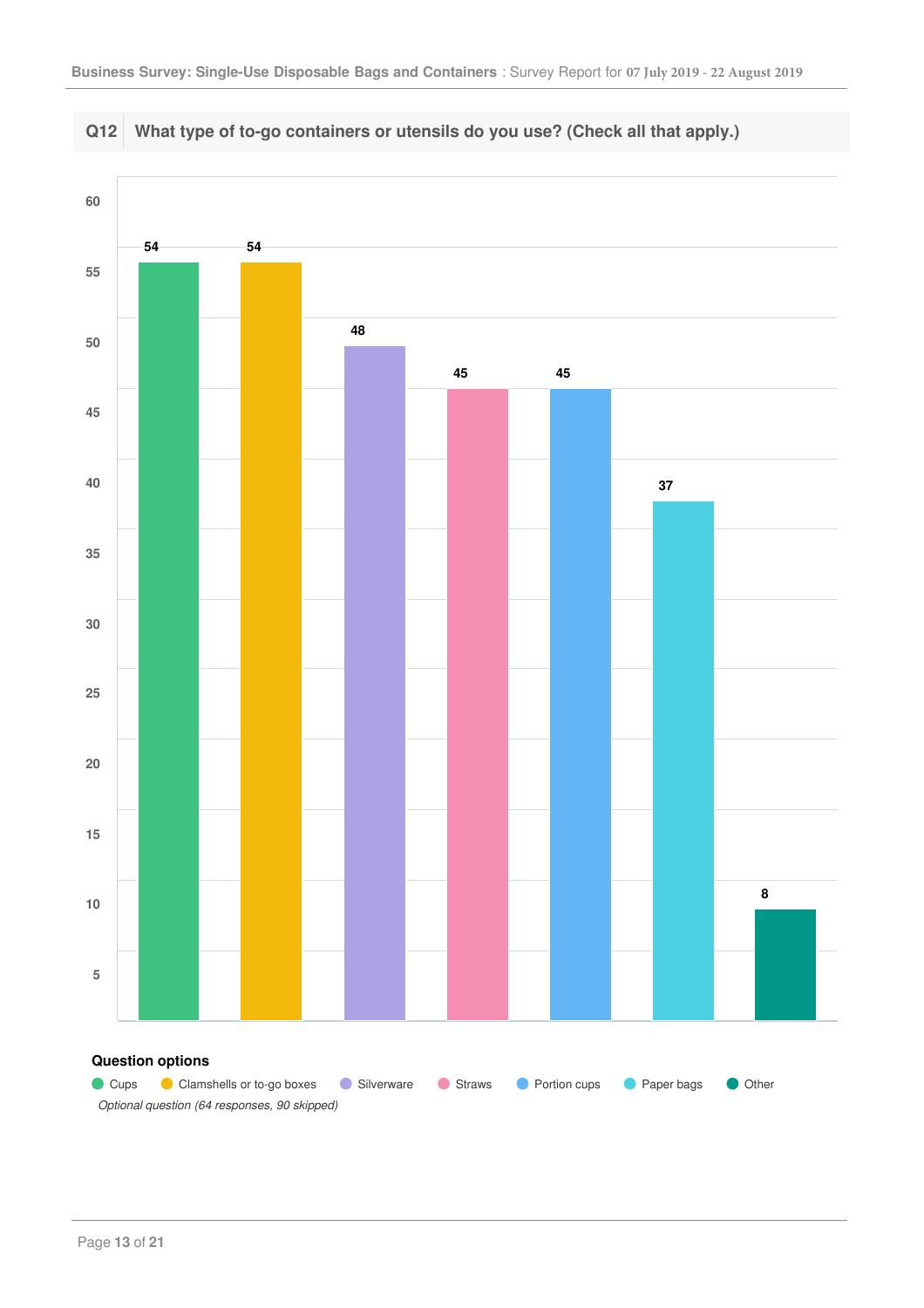

**Q13 What types of materials are your to-go containers made from? (Check all that apply.)**

#### Page **14** of **21**

*Optional question (63 responses, 91 skipped)*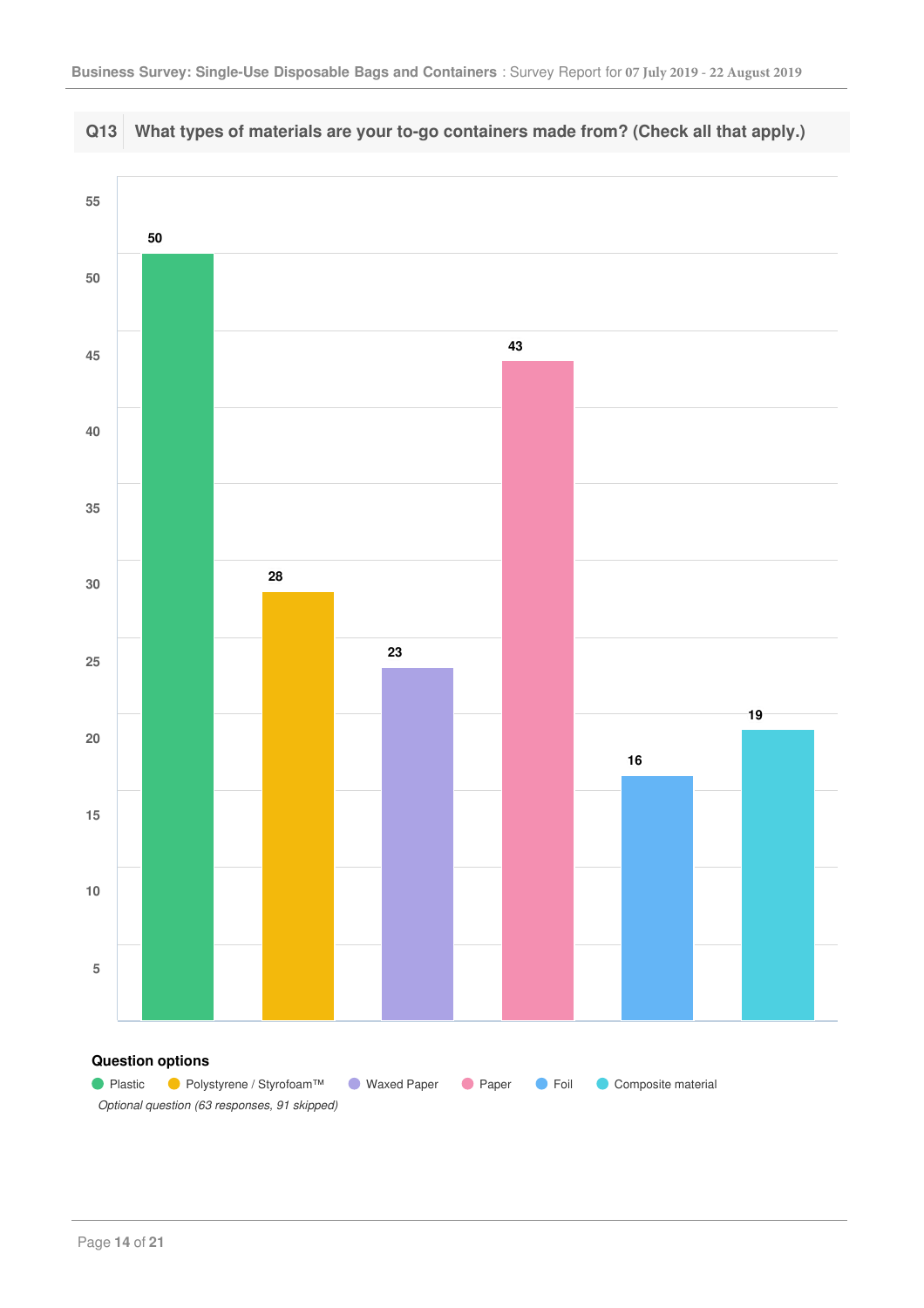



#### **Question options**

- Concern that compostable/recyclable containers may cost too much
- Compostable/recyclable containers will not work for my food or product.
- I don't know where to purchase compostable/recyclable containers
- My business must switch suppliers to purchase compostable/recyclable products.
- My business has already switched to compostable/recyclable products.

*Optional question (63 responses, 91 skipped)*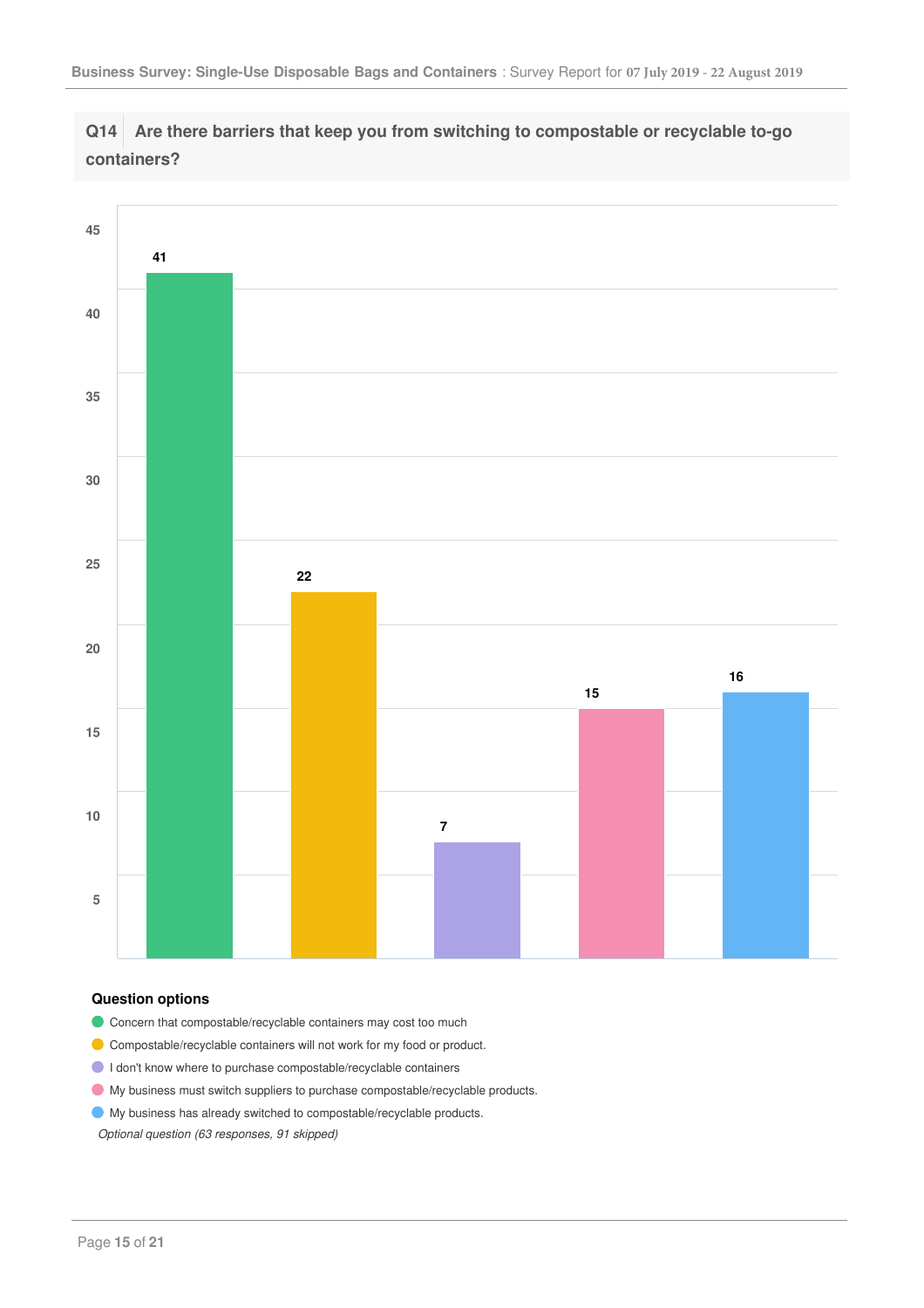**Q16 The City of Fayetteville is interested in reducing litter and waste generated from singleuse plastics and polystyrene/Styrofoam.™ What programs or policies do you support in furthering this effort? (Check all that apply.)**



#### **Question options**

● Ban Polystyrene / Styrofoam™ ● Ban plastic straws and stirring sticks

**O** Provide educational materials and resources to businesses on where to purchase cost-effective compostable/recyclable products

**O** Other

*Optional question (142 responses, 12 skipped)*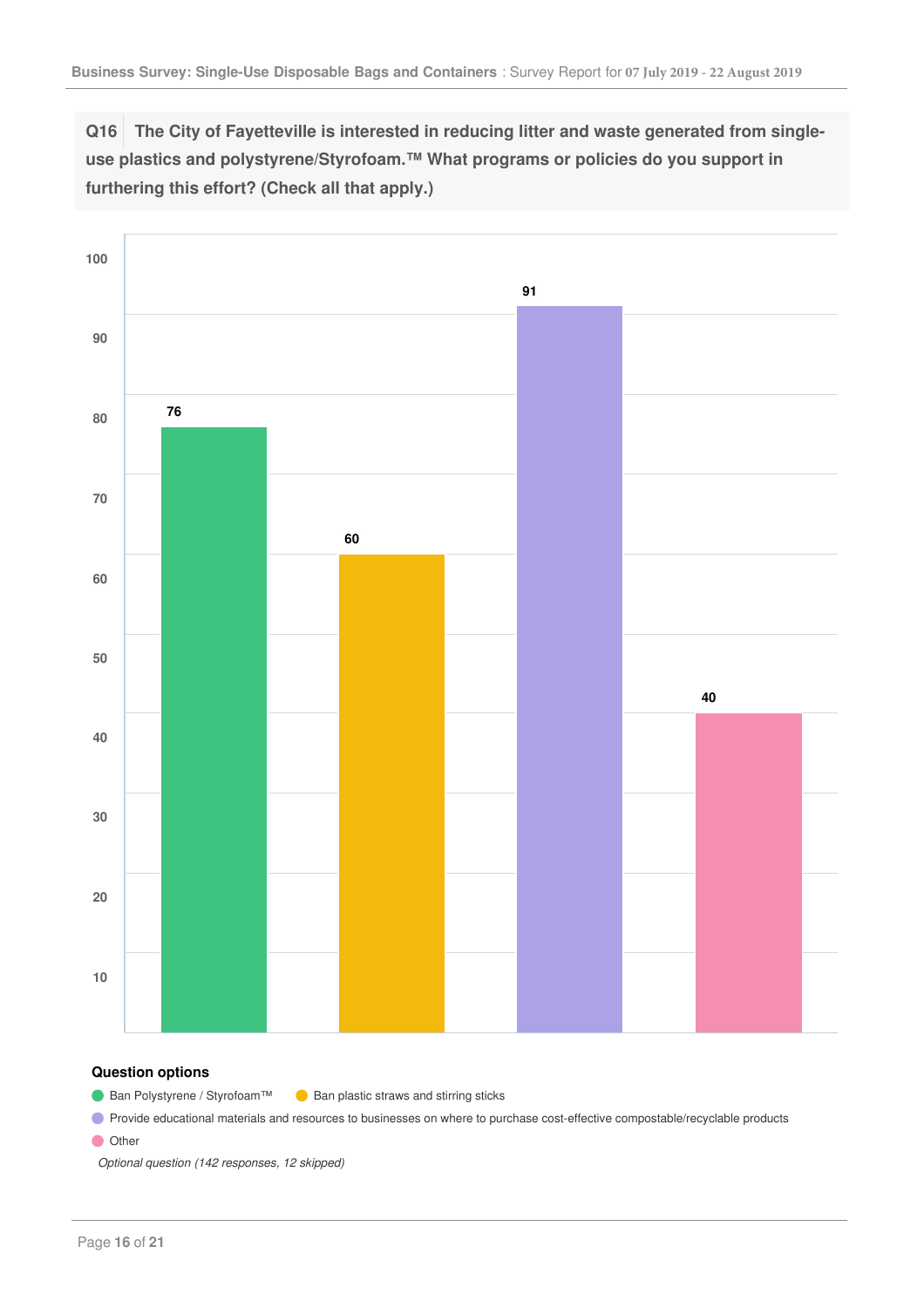#### **Q17 Please describe**

Anonymous 7/08/2019 05:54 PM

Anonymous

7/08/2019 07:54 PM

Anonymous

7/09/2019 05:55 AM

#### Anonymous

7/09/2019 02:42 PM

#### Anonymous

7/10/2019 12:54 PM

Keep your virtue-signaling out of my business!

Let businesses choose on their own how they will regulate themselves responsibly. If people in FAYETTEVILLE really care about this which I don't think most do. They can choose to shop somewhere else if they think a business causes too much waste. This is such a waste of time! Stay in your lane city of Fayetteville and let business is run themselves without having the shit regulated out of them.

Perhaps the city could purchase alternative containers in a large bulk quantity (after having negotiated a huge discount) and then sell to local businesses at cost (no profit to city) to reduce the additional cost burden on businesses since cardboard / paper containers cost about twice what plastic / poly & styrofoam does. It should also be noted that paper & cardboard containers are not as durable and are NOT suitable for some foods / items, therefore a ban on plastic / poly & styrofoam could be a major obstacle and burden for some businesses. .

None of these

customers

Simply "banning" products the internet has deemed bad is not the answer. It might look great in a headline, but it's simply click bait. Many small businesses in town have to save money in way possible to make ends meet with increasing rent, materials, wages and general overhead costs. Many of the "compostable/recyclable" products are FAR from cost-effective to the tune of anywhere from 10 to 100x more expensive than their counterparts, and that adds up FAST. Customers already complain about the prices of small business goods compared to Amazon/Walmart or prices at restaurants/bars. Increasing prices to the customer will only drive business to large places that can absorb the cost with volume. We did the straw thing for a while, but over time customers still wanted their straws and now we only give them by request, but sourcing consistent and cost-effective alternatives is EXTREMELY DIFFICULT. You can't go to our local restaurant supply stores or Sam's Club and purchase cost-effective alternatives and finding them online can prove difficult as many of them are back ordered, out of stock, or very very expensive. I ask the city not to just knee jerk ban something because people on Facebook are going to like it and it will make the city look cool on reddit so we hit another top places list...please think about the hard working small business people in town that are doing their best to ACTUALLY make this town great through the goods and services they provide, the sales tax / food tax / beverage tax / HMR tax that they pay and the choice they made to invest in Fayetteville. mind your own damn business and stop hurting local businesses and our

Anonymous 7/13/2019 12:42 AM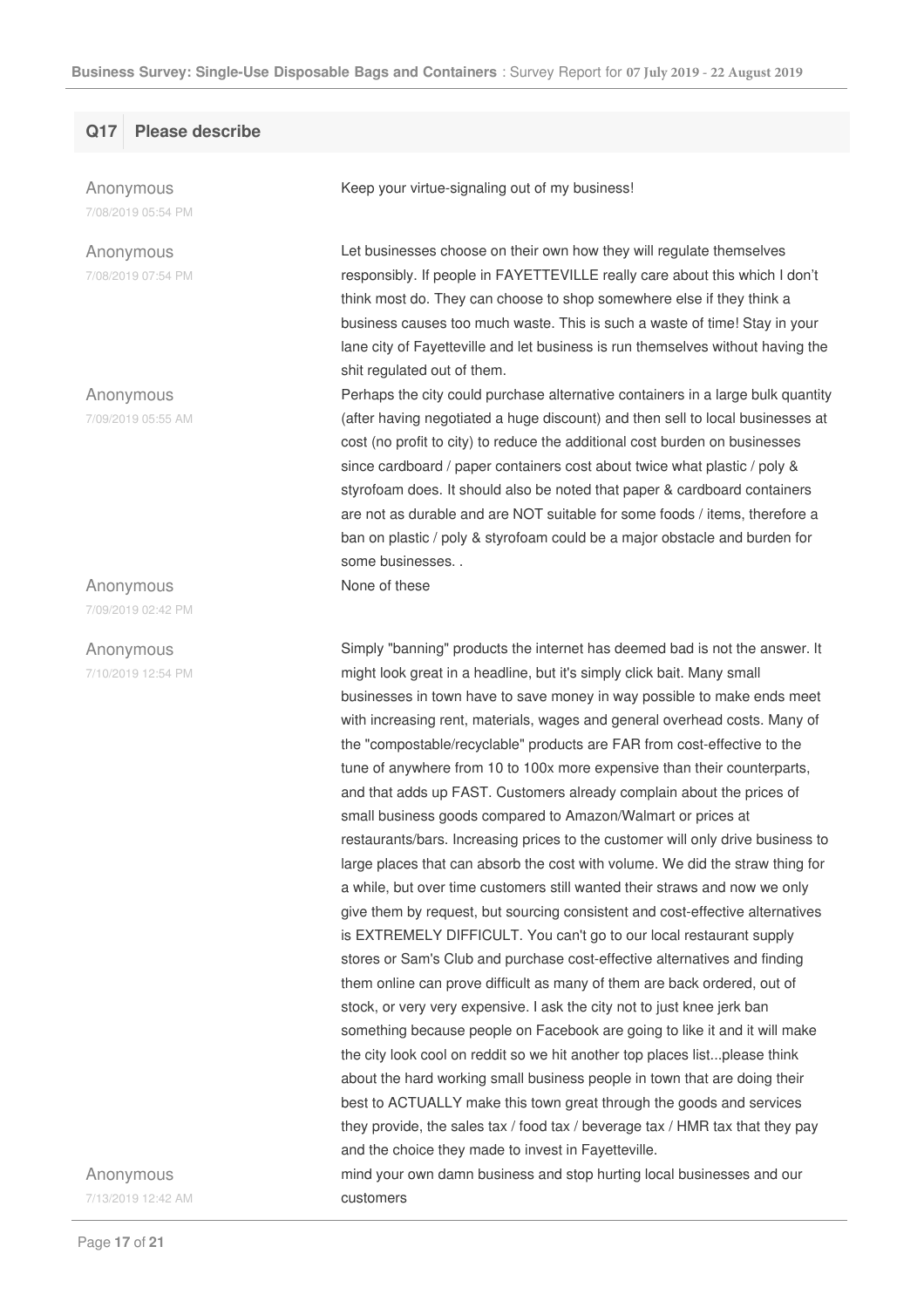#### **Business Survey: Single-Use Disposable Bags and Containers** : Survey Report for **07 July 2019 - 22 August 2019**

Anonymous 7/16/2019 06:34 AM

Anonymous 7/17/2019 07:46 AM

Anonymous 7/17/2019 01:19 PM

Anonymous 7/22/2019 07:42 AM

Anonymous 7/22/2019 07:53 AM

Anonymous 7/22/2019 02:12 PM

Anonymous

7/23/2019 08:07 AM

Anonymous 7/23/2019 12:50 PM

Anonymous 7/23/2019 05:19 PM

Anonymous 7/24/2019 05:58 AM

Anonymous 7/25/2019 11:17 AM

Anonymous 7/29/2019 01:38 PM pictures of polystyrene, straws, and plastic bags clogging our local streams and roadsides use of inmate labor or community service for those receiving City citations to retrieve discarded trash on public property i dont support this bc majority of fayetteville will be upset with added costs that will be passed down. this is an initiative for the affluent.

Please don't make businesses do this.

I believe the city should expand it's recycling program to include ALL types of plastics - not just the type that they can re-sell. ;)

NO bans. Would support a charge on plastic bags.

I support the idea of city sponsored events or city offices/businesses no longer using the plastics and/or Styrofoam, but I don't support the idea of our city government imposing these policies on privately owned businesses. I also do not support a 5-cent or 10-cent per bag fee for using a plastic bag, both as a business owner and as a consumer. I definitely support the effort being made, but think we can come to a better solution. I suppose you could say I'm middle of the road on this initiative. None

Do not ban. There are a lot of small local business that do not the operating profit as franchises and the increase in minimum wage is affecting small local business. Keep on, there will be fewer small business in the area. Small businesses help drive the economy.

I've been exploring switching all of my products to green sustainable products, but every product that I found was, in every case at least triple the cost of what I use now. At this time it's just not cost efficient, and if I raise my prices people complain.

The cost of eco friendly products are excessively high compared to plastics and styrofoam. It's hard for a business to pay \$.25 for something they can get for \$.05. I use eco friendly products, glass bottle drinks, compostable materials but the costs really hurt. If businesses were offered some kind of credit or tax break for using such items it would help tremendously. Between the state and city I already give up almost 12% of the money I bring in, add on the cost of eco friendly products and it hurts my bottom line. How would you like your steak served on a paper box? Paper straws become mush after first glass of cold tea. I'm for helping the environment. But, how much stuff is going to the landfill that we are sorting out now? I own franchise businesses in the area. This would be a huge expense driving the cost of business even higher for both the business and most of all the customer. I understand the request and would love to participate even begin the process but the issue is in the homes of the residence. Stop throwing your trash on the ground. I hate Styrofoam and I serve milkshakes for a living so they are a great for our product but would love to use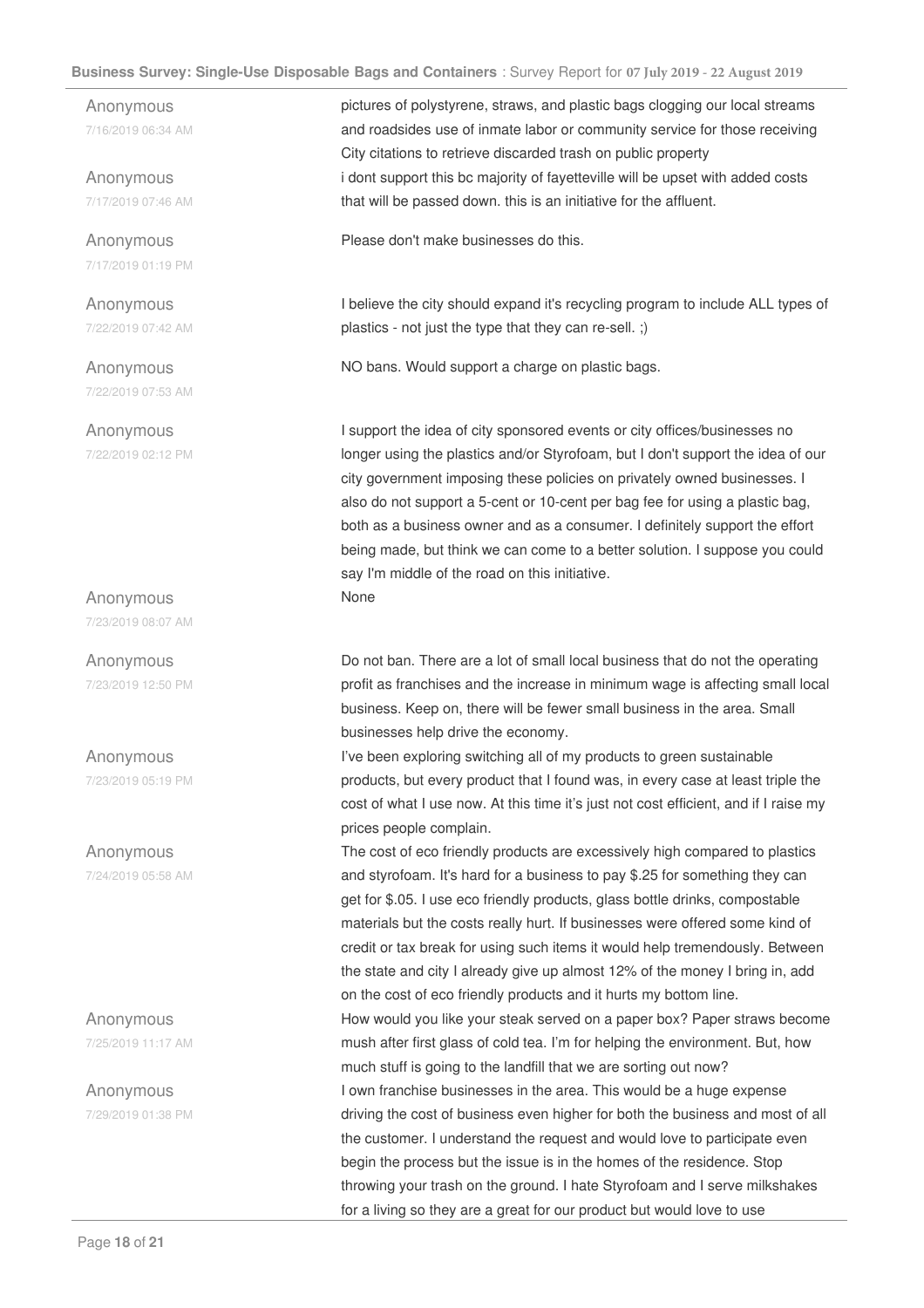Styrofoam or plastic. I am afraid the business will be punished yet again in this great city. I am not from Fayetteville but live here and love it. The people need to take care of our city and not punish everyone that lives here, owns a business here or visits our home.

Anything to reduce this waste

get out of my business and let the market dictate what customers want. The quality of our food when consumed will be greatly adversely affected by the inferior biodegradable options you are pushing for. We attend trade shows and industry events and are extremely well aware of what is available and our food and customer experience will be negatively impacted by your proposals. Encourage change, encourage alternatives - but let us choose what is best for our business and our products and keep your nose out of our business!

There needs to be appropriate alternative bags, straws, cups, bags, utensils, packaging, etc... in order for a change to be feasible. Forcing businesses to increase their cost, and/or use inferior products is not the appropriate way for a government to act in this situation. Instead, citizens (consumers) in Fayetteville should be making their own choice. Do not force a change if the only alternative is an inferior product. Make an informed decision to be sure that responsible alternatives are available to every business first. This survey is fatally flawed in respect to gathering credible information in the way it is formed, and distributed (or lack of trackable distribution). . This is not a scientific survey. The results can obviously be interpreted in any way wanted by the government. This survey only gathers information that leads to the result the government wants. This survey CAN NOT be considered accurate in any way. Be responsible and hire a professional to do this for you. tax cuts at city level for businesses that switch to easy to recycle "to-go" containers to help off set extra costs on costs of higher prices containers

Quit trying to enact ridiculous policies that will do nothing but cost us more money.

Stop forcing decisions on business owners without concern for that business. If consumers support avoiding plastic bags, they will make the choice to not take them and carry their own bag. What valid research does the City of Fayetteville have that proves your initiatives will have a positive outcome on our streams and lakes here in Fayetteville? Quit being California

#### none

This does not appear to me to be a city issue. Provide decent streets, schools, fire protection, police protection, and parks.

Anonymous Fayetteville needs to have recycling for all plastics and containers that are

#### Anonymous

7/29/2019 04:09 PM

#### Anonymous

8/03/2019 10:12 PM

Anonymous

8/05/2019 05:30 AM

Anonymous 8/06/2019 05:58 PM

Anonymous 8/07/2019 10:38 AM

Anonymous 8/08/2019 02:13 PM

Anonymous 8/08/2019 08:31 PM

Anonymous 8/09/2019 05:45 AM

Anonymous 8/09/2019 03:10 PM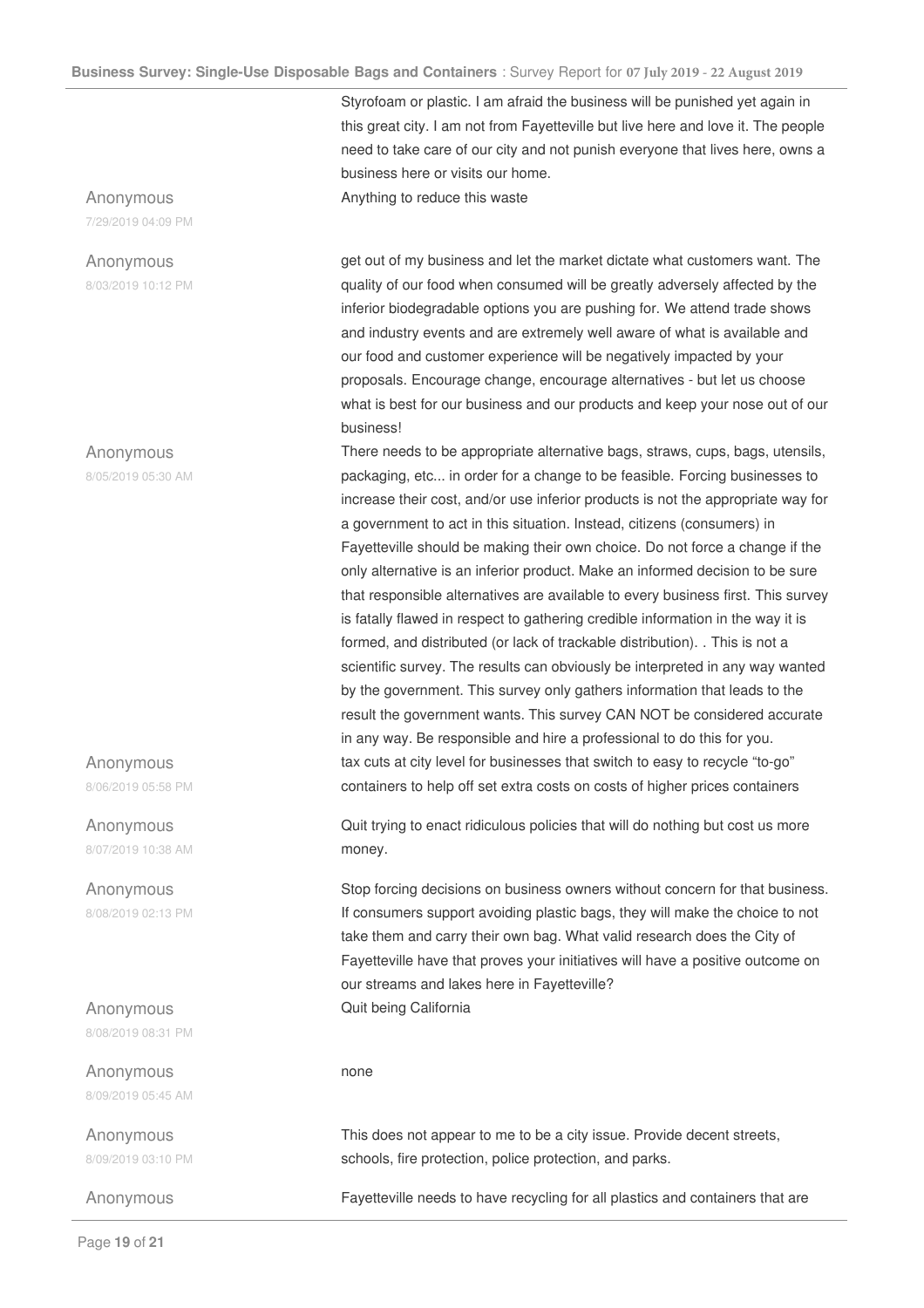#### **Business Survey: Single-Use Disposable Bags and Containers** : Survey Report for **07 July 2019 - 22 August 2019**

|                    | usiness Survey: Single-Use Disposable Bags and Containers : Survey Report for 07 July 2019 - 22 August 2019<br>potentially recyclable. As it stands now, Fayetteville does not have the |
|--------------------|-----------------------------------------------------------------------------------------------------------------------------------------------------------------------------------------|
| 8/09/2019 03:18 PM | capabilities to recycle some plastics and other containers. Fix that issue first                                                                                                        |
|                    | before trying to impose ordinances that will not help the environment as                                                                                                                |
|                    | much. Some of the options are worse than what you are trying to propose.                                                                                                                |
|                    |                                                                                                                                                                                         |
|                    | Don't institute ordinances that make no sense when your first priority should                                                                                                           |
|                    | be to accept all recyclables instead of just a few. Liberal policies or rules like                                                                                                      |
|                    | your are surveying are not financially or environmentally sound. Do the                                                                                                                 |
|                    | research and quit being a think tank.                                                                                                                                                   |
| Anonymous          | Offer recyclable/degradable replacements for all single use plastics                                                                                                                    |
| 8/09/2019 04:51 PM |                                                                                                                                                                                         |
| Anonymous          | Provide positive reinforcement for businesses to provide waste reducing                                                                                                                 |
| 8/10/2019 12:14 PM | options-credits?                                                                                                                                                                        |
| Anonymous          | I support incentives for businesses to switch and works with businesses                                                                                                                 |
| 8/10/2019 07:55 PM | rather than trying to impose draconian policy as a solution as if somehow                                                                                                               |
|                    | businesses are evil and the city of Fayetteville is righteously taking on this                                                                                                          |
|                    | endeavor rather than the reality is you're tying to slim the expenses column                                                                                                            |
|                    | for the city down so the "income" the city makes from taxes has more left                                                                                                               |
|                    | over for raises for "directors" and city officials while the median income of the                                                                                                       |
|                    | city remains stagnant relative to surrounding areas and other cities of similar                                                                                                         |
|                    | size There, I said it. Now go do something about it instead of sitting there                                                                                                            |
|                    |                                                                                                                                                                                         |
|                    | waiting for something to come of these surveys except for the tally at the                                                                                                              |
|                    | $end:$ ;)                                                                                                                                                                               |
| Anonymous          | Customers stop shopping when their hands are full. This is why grocery carts                                                                                                            |
| 8/11/2019 05:06 AM | and baskets are available. The same thing will happen if they can not                                                                                                                   |
|                    | efficiently carry their purchases to their car. Please DO NOT BAN anything.                                                                                                             |
|                    | Customers have choices. Banning items from cities is not what governments                                                                                                               |
|                    | need to do.                                                                                                                                                                             |
| Anonymous          | none                                                                                                                                                                                    |
| 8/13/2019 11:57 AM |                                                                                                                                                                                         |
| Anonymous          | consider the affect to business before imposing a tax on bags. How will this                                                                                                            |
| 8/13/2019 07:30 PM | be enforced? How much expense to small local business owners will you be                                                                                                                |
|                    | adding? Please stop supporting big business over small local business.                                                                                                                  |
| Anonymous          | no. people have a choice and can choose to recycle if they wish                                                                                                                         |
| 8/18/2019 06:37 AM |                                                                                                                                                                                         |
| Anonymous          | n/a                                                                                                                                                                                     |
| 8/18/2019 06:44 AM |                                                                                                                                                                                         |
| Anonymous          | none                                                                                                                                                                                    |
| 8/18/2019 07:09 PM |                                                                                                                                                                                         |
| Anonymous          | none. this is a biased survey. just do whatever you want to and keep                                                                                                                    |
| 8/18/2019 07:15 PM | overtaxing our customers.                                                                                                                                                               |

Don't be so jealous of other cities. Stop trying to ban everything. If you are so

much smarter than everyone in Fayetteville, then you should move.

Anonymous 8/18/2019 07:18 PM

÷